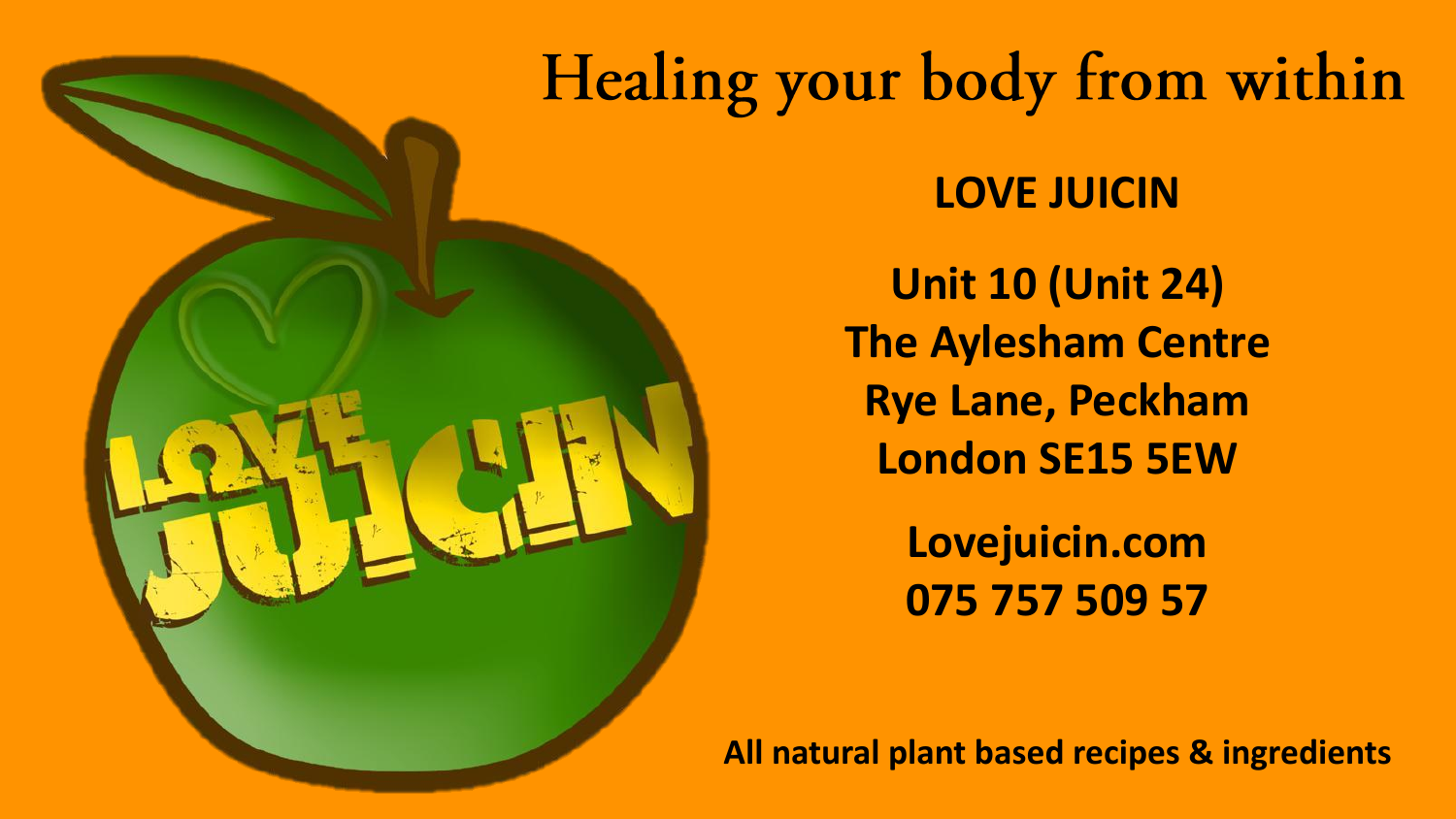# **HEALING THE BODY FROM WITHIN**

*All natural plant based recipes & ingredients*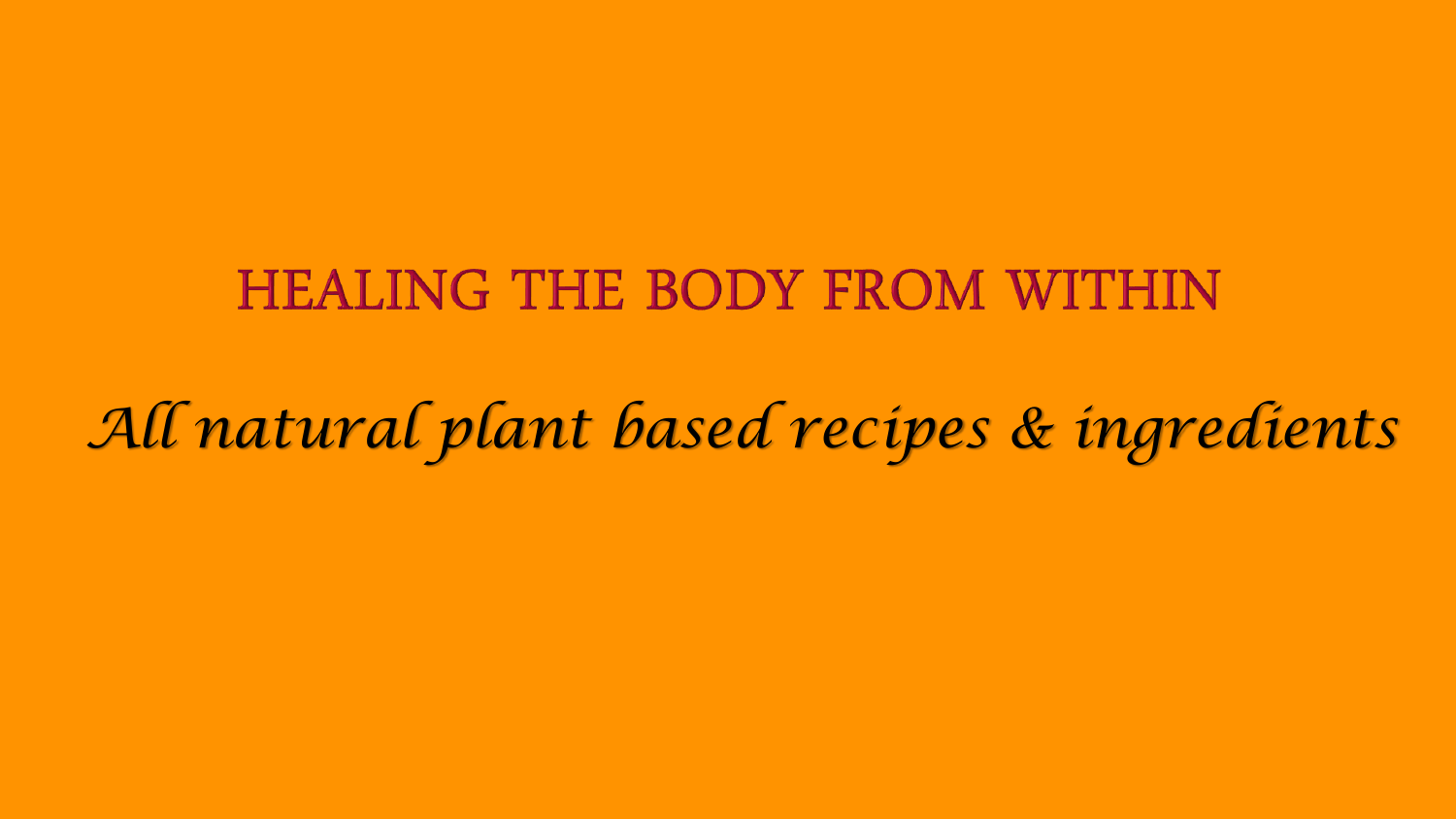## **Love Jucin Menu**

## **Juices**

**Detox green** 

Celery, Kale {when in season} Spinach Cucumber, Apple, Ginger, Mint

**Sun kiss**  Celery, Cucumber, Pineapple, Apple, Lemon, Ginger

**Vitalize shot** Apple, Carrot, Cucumber, Orange, Lemon, Beetroot

**Flu shot**  Apple, Carrot, Orange, Lemon, Ginger

**Wheat Grass Shot**

### **Smoothies**

**Summer time**  Carrot Pineapple, 2 Bananas, Ginger, Lemon

**Breakfast time** Soya milk, Vanilla, 1 Banana 2 tbsp Porridge Oats Nutmeg

**Fruit shoot** Strawberries, Banana, Orange,

**Green Leaf** Spinach, Kale, Avocado, Lime, Pineapple, Ginger

**Protein Shot** Hemp Protein Pumpkin Seed Protein **Make your own** Juices Smoothies

**Salads** 

Dressing olive oil Lemon & Vinegar, Peanut butter sauce, Vegan & roast Tomatoes Mayonnaise.

**Chickpea Wraps, C**urried Chickpeas, Spinach, Avocado, Mango sauce/ Mint sauce

**Fruit salads**

**Oats Porridge** (select Fruit & Milk)

**Vegan Ice cream**  Vanilla, Chocolate, Strawberry

**Vegan yogurt** Vanilla, Chocolate, Strawberry

**Vegan Cake** Carrot Cake

**Bottle Water Coconut water**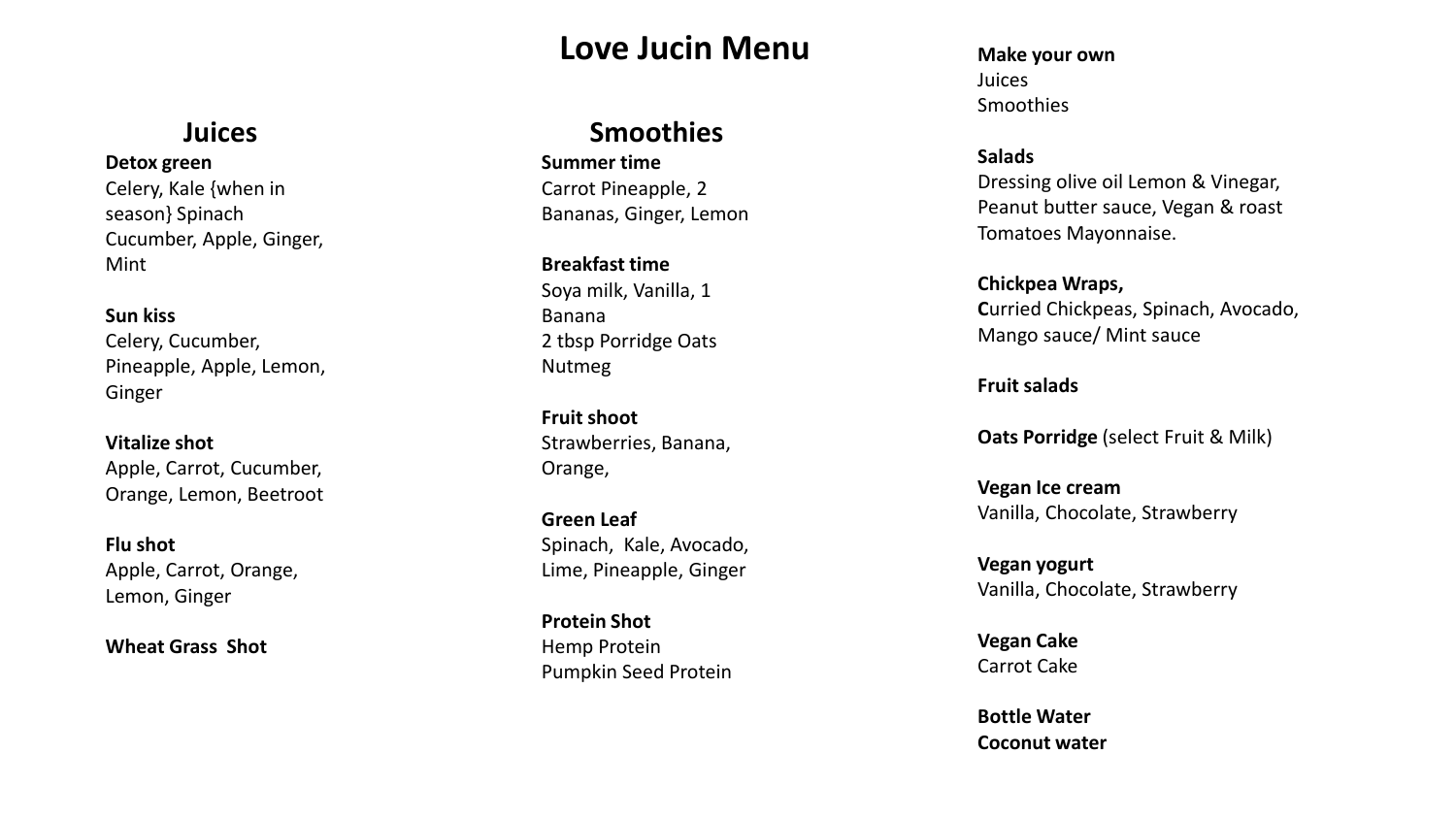#### **Gingko**

disease eye health inflammation diabetes bone healing Anxiety dementia Alzheimer's Depression **Ginger** The Active Ingredient in Ginger Can Help Fight Infections

Ginger May Improve Brain Function and Protect Against Alzheimer's Disease Contains a Substance That May Help Prevent Cancer Lower Cholesterol Levels Can Help Treat Chronic Indigestion Lower Blood Sugars and Improve Heart Disease Risk Factors Anti-Inflammatory Effects Can Help With **Osteoarthritis Mint Garlic Nutmeg Cashew nuts**

**Aloe Vera**

#### **Dandelion root**

Providing antioxidants. Reducing cholesterol. ... Regulating blood sugar. ... Reducing inflammation. ... Lowering blood pressure. ... Aiding weight loss. ... Reducing cancer risk. ... Boosting the immune system **Sea moss** It can improve your thyroid function. ... It may help to improve your energy levels. ... It'll boost your immunity. ... It may nourish your skin. ... It could improve your emotional health **Bladderwrack** used for obesity, arthritis, joint pain, "hardening of the arteries" (arteriosclerosis), digestive disorders, heartburn, "blood cleansing," constipation, bronchitis, emphysema, urinary tract disorders, and anxiety. Other uses include boosting the immune system and increasing energy. **Mango leaf** Regulates Diabetes. **Mango leaves** are very useful for

managing diabetes. ... Lowers blood pressure. ... Fights restlessness. ... Treats gall and kidney stones. ... Cures respiratory problems. ... Treats dysentery. ... Remedy for ear aches. ... Heals burns.

#### **Turmeric**

pain caused by inflammatory diseases, like arthritis preventing cancer stopping DNA mutations several skin diseases **Flax Seed** decreasing obesity regulating blood pressure preventing colon cancer inflammation hot flashes **Echinacea** colds immunity bronchitis upper respiratory infections **Grapeseed** cancer lowering LDL (bad) cholesterol leg vein circulation oedema blood pressure **Vervain** Headaches. General aches and pain. Insomnia. Digestive dysfunction. Upper respiratory tract symptoms. Urinary tract infections. Depression and anxiety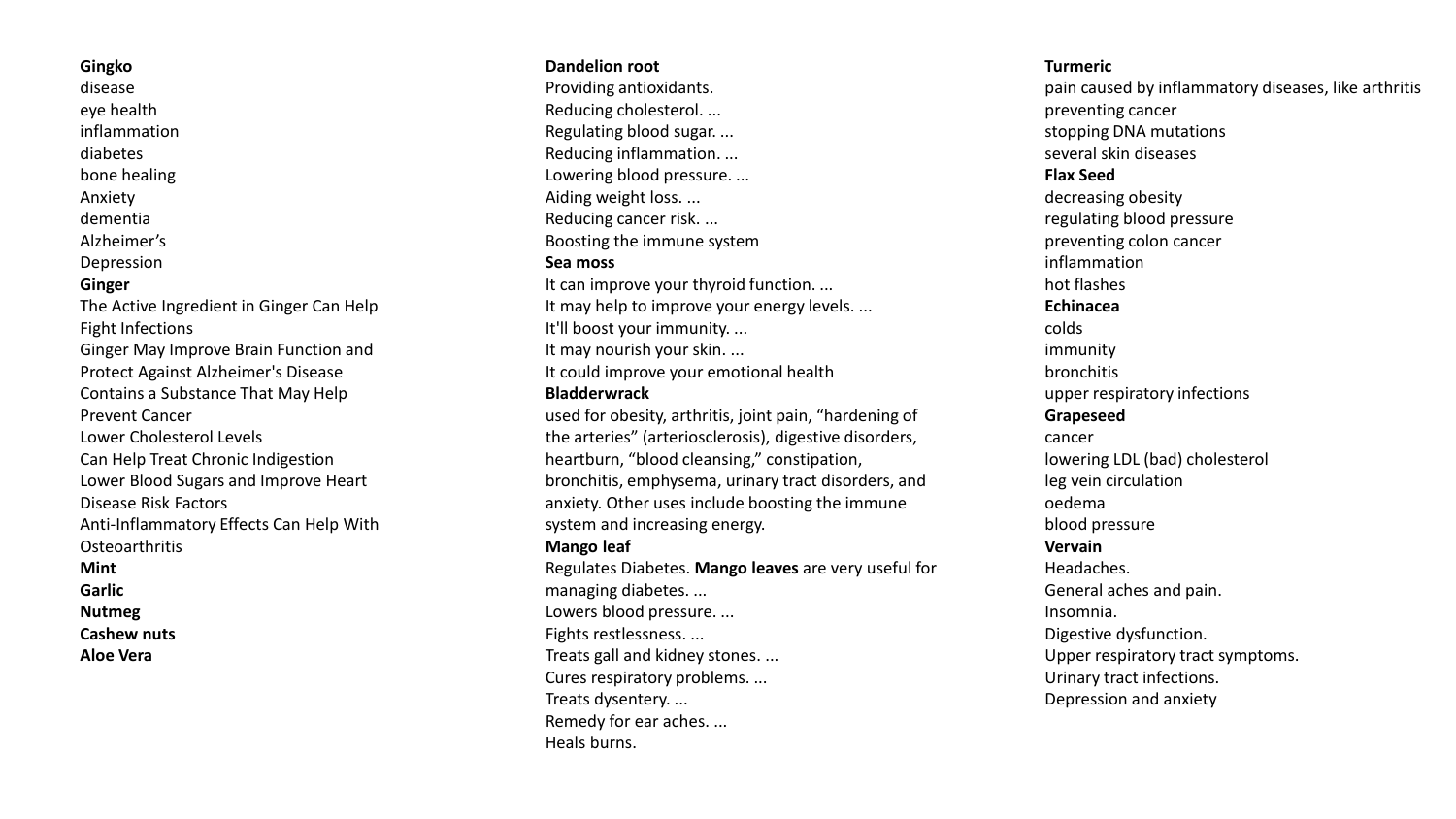## Dr. Sebi Alkaline Food List

#### Vegetables

Amaranth greens (same as Callaloo, a variety of spinach) Avocado **Bell Peppers** Chayote (Mexican Squash) Cucumber Dandelion greens Garbanzo beans (chick peas) Izoto (cactus flower/ cactus leat) Kale Lettuce (all, except looberg) Mushrooms (all, except Shitake) Mustard greens (removed) Nopales - Mexican Cactus Okra Olives Onions Poko salad (greens) Sea Vegetables (wakame/duise/ arame/hijiki/nori) Squash Tomato (cherry and plum only) Tomatillo Turnip greens Zucchini Watercress - (added) Purslane (Verdelaga)

#### **Fruits**

Apples Bananas (the smallest one or the Burrolmid-size (original banana)) Borrios (all variotios-Elderberries in any form - no cranberries) Cantaloupe Cherries Chirimoya (sugar apples) Currants **Dates** Figs Grapes (seeded) Limes (key limes preferred with seeds) Mango Melons -seeded Orange (Seville or sour preferred, difficult to find )

Papayas Peaches Pears Plums Prickly Pear (Cactus Fruit) Prunos Raisins (seeded) Soft Jolly Coconuls Soursops - (Latin or West Indian markets) Tamarind - (added)

#### **Nuts & Seeds** (Includes nut & seed butters) Hemp Seed Raw Sesamo Seeds Raw Sesamo "Tahini" Buttor Walnuts

**Brazil Nuts** Oils Olive Oil (Do not cook) Coconut Oil (Do not cook) Graposeed Oil Sesamo Oil Hempseed Oil Avocado Oil

#### **Spices - Seasonings MILO FLAVORS** Basil

**Bay loaf** Cloves **Dill** Oregano Parstey Savory Sweet Basil Tarragon Thymo PUNGENT & SPICY FLAVORS Achiote

Cayenne - African Bird Pepper Coriander (Cilantro) Onion Powder Habanero Sage

#### **Sweet Flavors**

100% Pure Agave Syrup - (from cactus) Date Sugar - (from dried dates)

#### **Salty Flavors**

Puro Soa Salt Powdered Granulated Seawood (kelp/dulse/nori has a "sea ("elzal

**Grains** Amaranth Folio Kamut Quinoa Rye<br>Spelt Toff Wild Rice

#### **Natural Herbal Teas**

Alispice Anise **Burdock** Chamomile Elderberry Fennel Ginger

Raspberry

Tila

# **DR. SEBI APPROVED**

**DANSIER** 

93.67

**Anise Burdock Elderberry Fennel** Ginger **Red Raspberry Tila** 

**AHEALTHYCRUSH.COM**